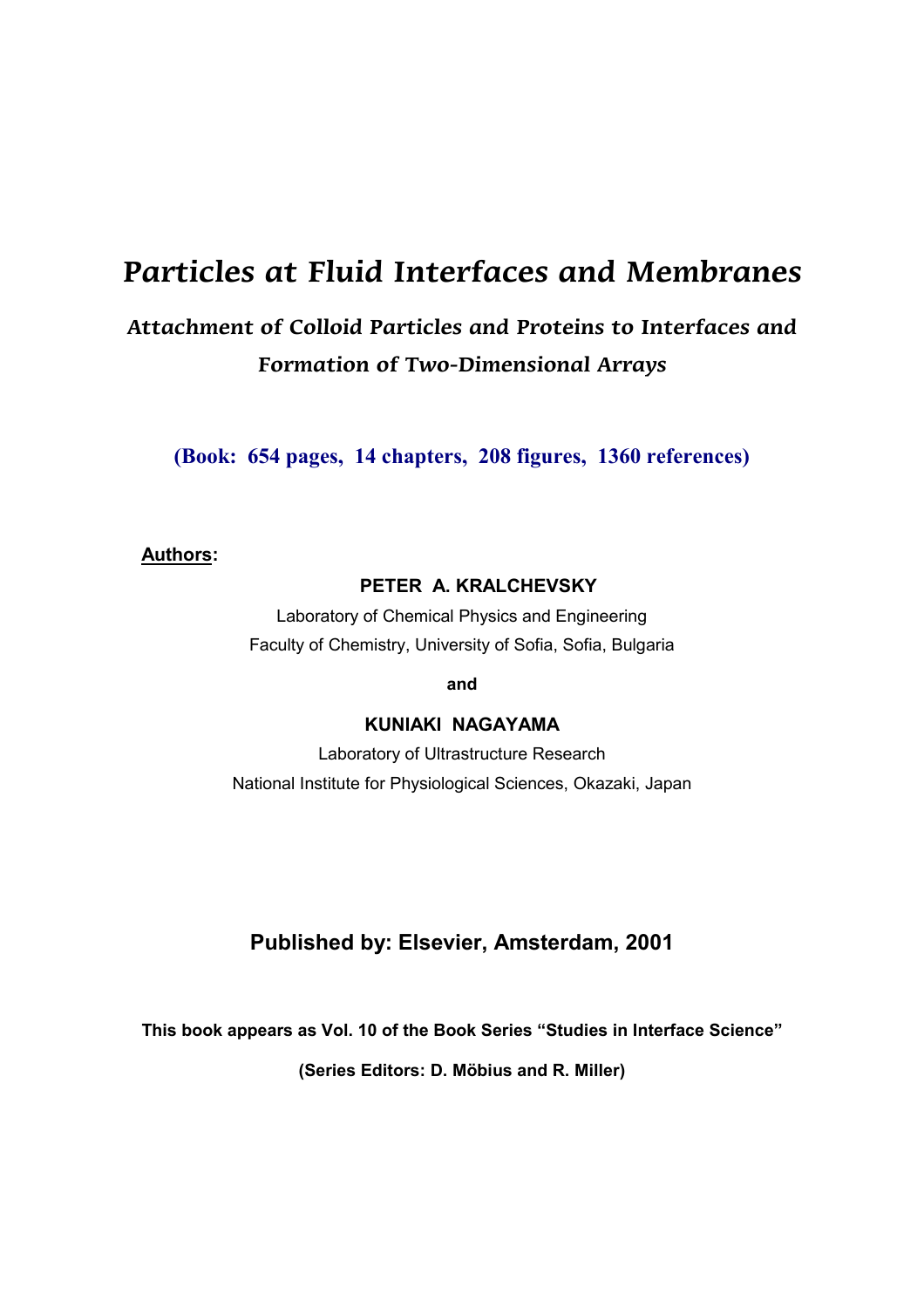#### **Preface**

In the small world of micrometer to nanometer scale many natural and industrial processes include attachment of colloid particles (solid spheres, liquid droplets, gas bubbles or protein macromolecules) to fluid interfaces and their confinement in liquid films. This may lead to the appearance of lateral interactions between particles at interfaces, or between inclusions in phospholipid membranes, followed eventually by the formation of two-dimensional ordered arrays. The present book is devoted to the description of such processes, their consecutive stages, and to the investigation of the underlying physico-chemical mechanisms.

For each specific theme the physical background is first given, that is the available experimental facts and their interpretation in terms of relatively simple theoretical models are presented. Further, the interested reader may find a more detailed theoretical description and review of the related literature.

The first six chapters give a concise but informative introduction to the basic knowledge in surface and colloid science, which includes both traditional concepts and some recent results.

Chapters 1 and 2 are devoted to the basic theory of capillarity, kinetics of surfactant adsorption, shapes of axisymmetric fluid interfaces, contact angles and line tension.

Chapters 3 and 4 present a generalization of the theory of capillarity to the case, in which the variation of the interfacial (membrane) curvature contributes to the total energy of the system. Phenomenological and molecular approaches to the description of the interfacial bending moment, the curvature elastic moduli and the spontaneous curvature are presented. The generalized Laplace equation, which accounts for the latter effects, is derived and applied to determine the configurations of free and adherent biological cells; a convenient computational procedure is proposed.

Chapters 5 and 6 are focused on the role of thin liquid films and hydrodynamic factors in the attachment of solid and fluid particles to an interface. The particles stick or rebound depending on whether repulsive or attractive surface forces prevail in the liquid film. Surface forces of various physical nature are presented and their relative importance is discussed. In addition, we consider the hydrodynamic interactions of a colloidal particle with an interface (or another particle), which are due to flows in the surrounding viscous liquid. Factors and mechanisms for detachment of oil drops from a solid surface are discussed in relation to washing.

Chapters 7 to 10 are devoted to the theoretical foundation of various kinds of capillary forces. When two particles are attached to the same interface (membrane), capillary interactions, mediated by the interface or membrane, may appear between them. Two major kinds of capillary interactions are described: (i) capillary *immersion* force related to the surface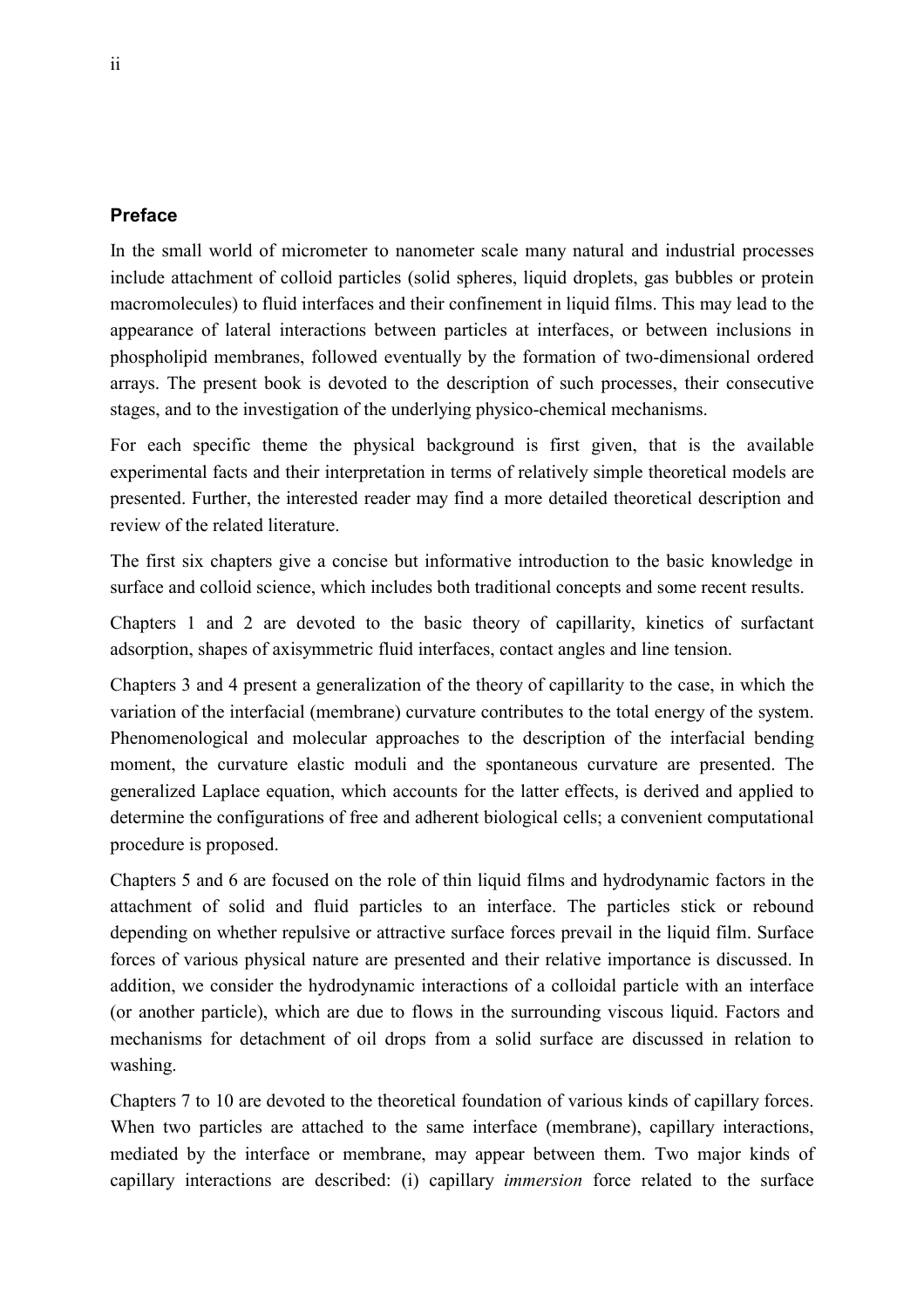wettability and the particle confinement into a liquid film (Chapter 7), (ii) capillary *flotation* force originating from interfacial deformations due to particle weight (Chapter 8). Special attention is paid to the theory of capillary immersion forces between particles entrapped in *spherical* liquid films (Chapter 9). A generalization of the theory of immersion forces allows one to describe membrane-mediated interactions between *protein inclusions* into a lipid bilayer (Chapter 10).

Chapter 11 is devoted to the theory of the capillary bridges and the capillary-bridge forces, whose importance has been recognized in phenomena like consolidation of granules and soils, wetting of powders, capillary condensation, long-range hydrophobic attraction, bridging in the atomic-force-microscope measurements, etc. The treatment is similar for *liquid-in-gas* and *gas-in-liquid* bridges. The nucleation of capillary bridges, which occurs when the distance between two surfaces is smaller than a certain limiting value, is also considered.

Chapter 12 considers solid particles, which have an irregular wetting perimeter upon attachment to a fluid interface. The undulated contact line induces interfacial deformations, which are theoretically found to engender a special lateral capillary force between the particles. Expressions for the dilatational and shear elastic moduli of such particulate adsorption monolayers are derived.

Chapter 13 describes how lateral capillary forces, facilitated by convective flows and some specific and non-specific interactions, can lead to the aggregation and ordering of various particles at fluid interfaces or in thin liquid films. Recent results on fabricating twodimensional (2D) arrays from micrometer and sub-micrometer latex particles, as well as 2D crystals from proteins and protein complexes are reviewed. Special attention is paid to the methods for producing ordered 2D arrays in relation to their physical mechanisms and driving forces. A review and discussion is given about the various applications of *particulate* 2D arrays in optics, optoelectronics, nano-lithography, microcontact printing, catalytic films and solar cells, as well as the use of *protein* 2D crystals for immunosensors and isoporous ultrafiltration membranes, etc.

Chapter 14 presents applied aspects of the particle-surface interaction in *antifoaming* and *defoaming*. Three different mechanisms of antifoaming action are described: spreading mechanism, bridging-dewetting and bridging-stretching mechanism. All of them involve as a necessary step the entering of an antifoam particle at the air-water interface, which is equivalent to rupture of the asymmetric particle-water-air film. Consequently, the stability of the latter liquid film is a key factor for control of foaminess.

*The audience of the book* is determined by the circle of readers who are interested in systems, processes and phenomena related to attachment, interactions and ordering of particles at interfaces and lipid membranes. Examples for such systems, processes and phenomena are: formation of 2D ordered arrays of particulates and proteins with various applications: from optics and microelectronics to molecular biology and cell morphology;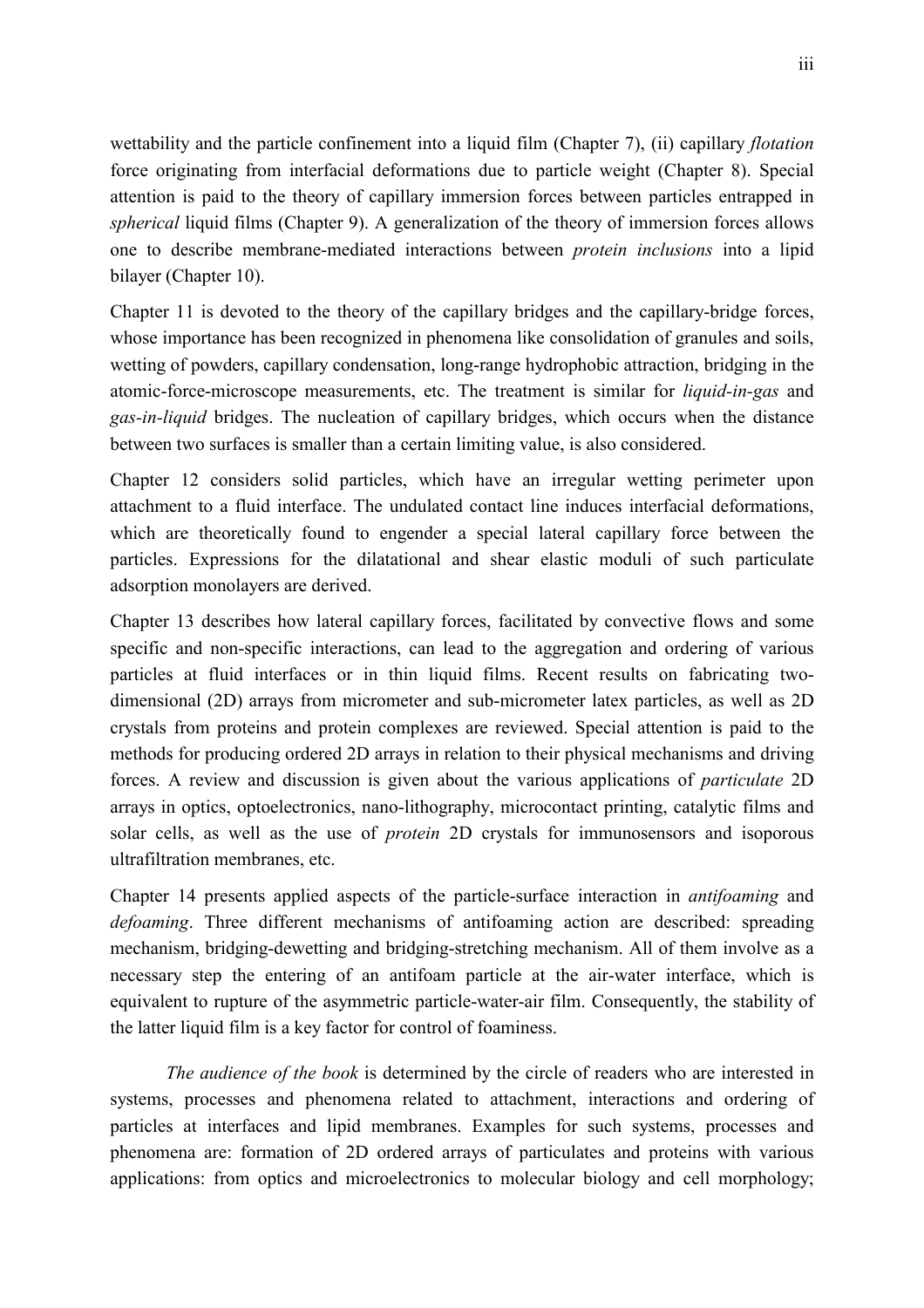antifoaming and defoaming action of solid particles and/or oil drops in house-hold and personal-care detergency, as well as in separation processes; stabilization of emulsions by solid particles with application in food and petroleum industries; interactions between particulates in paint films; micro-manipulation of biological cells in liquid films, etc.

Consequently, the book could be a useful reading for university and industrial scientists, lecturers, graduate and post-graduate students in chemical physics, surface and colloid science, biophysics, protein engineering and cell biology.

*Prehistory*. An essential portion of this book, Chapters 7–10 and 13, summarizes results and research developments stemming from the Nagayama Protein Array Project (October 1990 – September 1995), which was a part of the program "Exploratory Research" for Advanced Technology" (ERATO) of the Japanese Research and Development Corporation (presently Japan Science and Technology Corporation). The major goal of this project was formulated as follows: Based on the molecular assembly of proteins, to fabricate macroscopic structures (2D protein arrays), which could be useful in human practice. The Laboratory of Thermodynamics and Physicochemical Hydrodynamics (presently lab. of Chemical Physics and Engineering) from the University of Sofia, Bulgaria, was involved in this project with the task to investigate the mechanism of 2D structuring in comparative experiments with colloid particles and protein macromolecules. These joint studies revealed the role of the capillary immersion forces and convective fluxes of evaporating solvent in the 2D ordering. In the course of this project it became clear that the knowledge of surface and colloid science was a useful background for the studies on 2D crystallization of proteins. For that reason, in 1992 one of the authors of this book (K. Nagayama) invited the other author (P. Kralchevsky) to come to Tsukuba and to deliver a course of lectures for the project team-members entitled: "Interfacial Phenomena and Dispersions: toward Understanding of Protein and Colloid Arrays". In fact, this course gave a preliminary selection and systematization of the material included in the introductory chapters of this book (Chapters 1 to 6). Later, after the end of the project, the authors came to the idea to prepare a book, which is to summarize and present the accumulated results, together with the underlying physicochemical background. In the course of work, the scope of the book was broadened to a wider audience, and the material was updated with more recent results. The major part of the book was written during an 8-month stay of P. Kralchevsky in the laboratory of K. Nagayama in the National Institute for Physiological Sciences in Okazaki, Japan (September 1998 April 1999). The present book resulted from a further upgrade, polishing and updating of the text.

*Acknowledgments*. The authors are indebted to the Editor of this series, Dr. Habil. Reinhard Miller, and to Prof. Ivan B. Ivanov for their moral support and encouragement of the work on the book, as well as to Profs. Krassimir Danov and Nikolai Denkov for their expert reading and discussion of Chapters 1 and 14, respectively. We are also much indebted to our associates, Dr. Radostin Danev and Ms. Mariana Paraskova, for their invaluable help in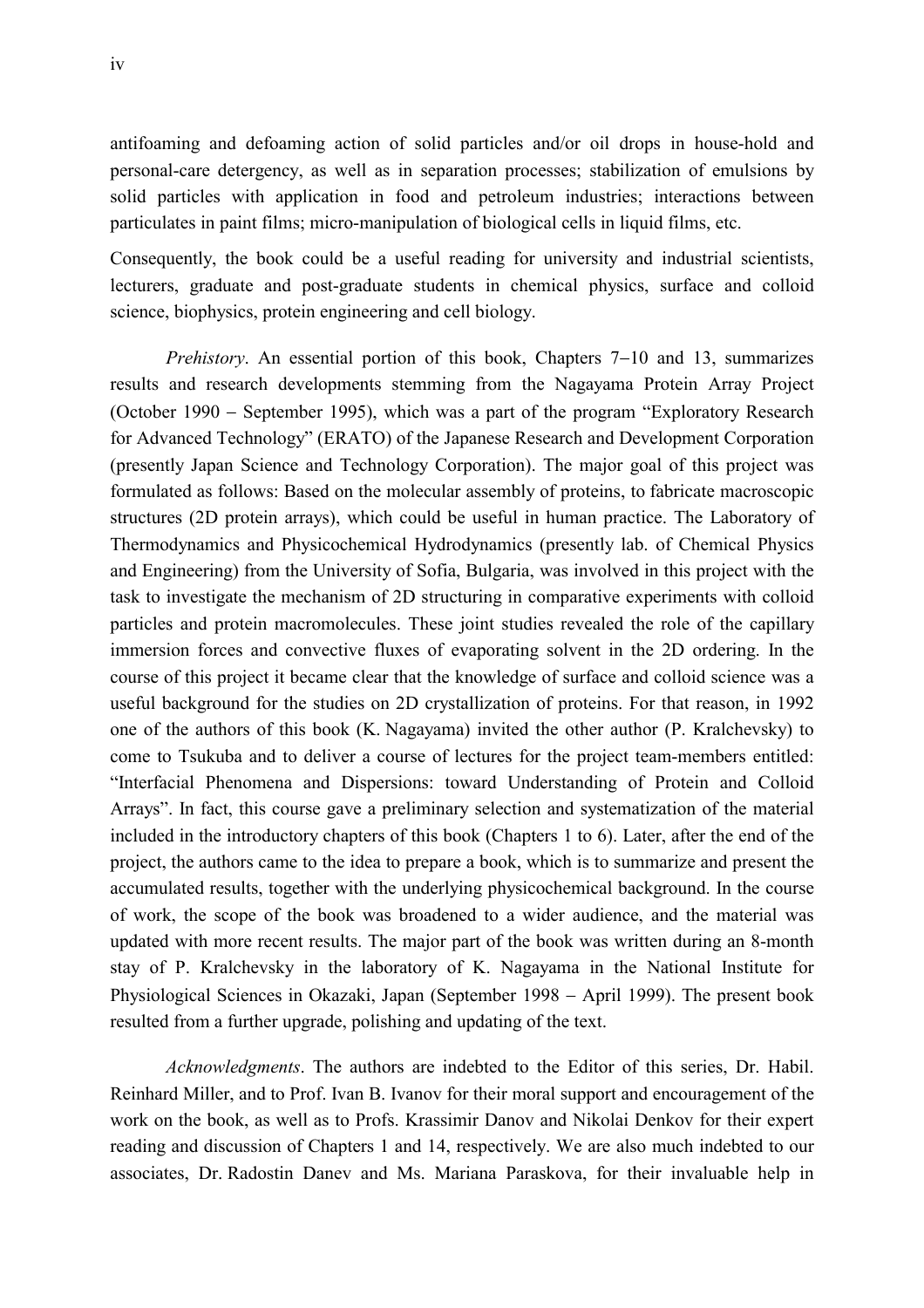preparing the numerous figures. Last but not least, we would like to acknowledge the important scientific contributions of our colleagues, team-members of the Nagayama Protein Array project, whose co-authored studies have served as a basis for a considerable part of this book. Their names are as follows. *From Japan*: Drs. Hideyuki Yoshimura, Shigeru Endo, Junichi Higo, Tetsuya Miwa, Eiki Adachi and Mariko Yamaki; *From Bulgaria*: Drs. Nikolai Denkov, Orlin Velev, Ceco Dushkin, Anthony Dimitrov, Theodor Gurkov and Vesselin Paunov.

October 2000 Peter A. Kralchevsky and Kuniaki Nagayama



Photograph of the process of 2D array formation from latex particles, 1.7  $\mu$ m in diameter, under the action of the capillary immersion force and an evaporation-driven convective flux of water (see Chapter 13); the tracks of particles moving toward the ordered phase are seen; from N.D. Denkov, O.D. Velev, P.A. Kralchevsky, I.B. Ivanov, H. Yoshimura, K. Nagayama, Langmuir 8 (1992) 3183.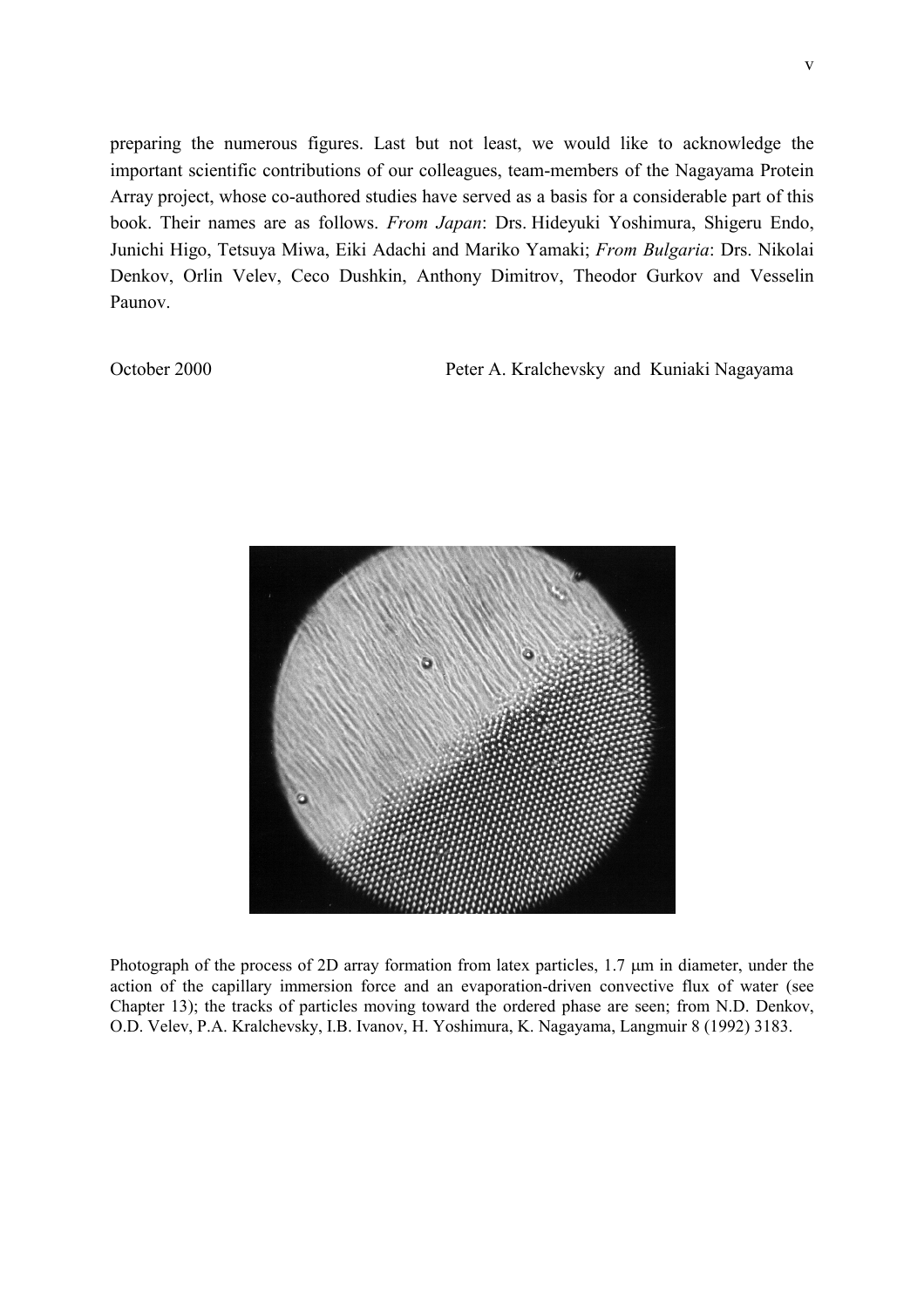## **CONTENTS**

| Preface              |                                                                                                                                                                                                                                                                                                                               |                                                    |
|----------------------|-------------------------------------------------------------------------------------------------------------------------------------------------------------------------------------------------------------------------------------------------------------------------------------------------------------------------------|----------------------------------------------------|
|                      | <b>CHAPTER 1. PLANAR FLUID INTERFACES</b>                                                                                                                                                                                                                                                                                     | $\mathbf{1}$                                       |
| 1.1.                 | <b>Mechanical properties of fluid interfaces</b><br>1.1.1. The Bakker equation for surface tension<br>1.1.2. Interfacial bending moment and surface of tension<br>1.1.3. Electrically charged interfaces<br>1.1.4. Work of interfacial dilatation                                                                             | $\boldsymbol{2}$<br>$\overline{2}$<br>6<br>8<br>11 |
| 1.2.                 | Thermodynamical properties of planar fluid interfaces<br>1.2.1. The Gibbs adsorption equation<br>1.2.2. Equimolecular dividing surface<br>1.2.3. Thermodynamics of adsorption of nonionic surfactants<br>1.2.4. Theory of the electric double layer<br>1.2.5. Thermodynamics of adsorption of ionic surfactants               | 12<br>12<br>14<br>15<br>20<br>25                   |
| 1.3.<br>1.4.<br>1.5. | Kinetics of surfactant adsorption<br>1.3.1. Adsorption under diffusion control<br>1.3.2. Adsorption under electro-diffusion control<br>1.3.3. Adsorption under barrier control<br>1.3.4. Adsorption from micellar surfactant solutions<br>1.3.5. Adsorption from solutions of proteins<br><b>Summary</b><br><b>References</b> | 37<br>38<br>41<br>48<br>53<br>55<br>56<br>58       |
|                      | <b>CHAPTER 2. INTERFACES OF MODERATE CURVATURE: THEORY OF CAPILLARITY</b>                                                                                                                                                                                                                                                     | 64                                                 |
| 2.1.                 | The Laplace equation of capillarity<br>2.1.1. Laplace equation for spherical interface<br>2.1.2. General form of Laplace equation                                                                                                                                                                                             | 65<br>65<br>66                                     |
| 2.2.                 | <b>Axisymmetric fluid interfaces</b><br>2.2.1. Meniscus meeting the axis of revolution<br>2.2.2. Meniscus leveling off at infinity<br>2.2.3. Meniscus confined between two cylinders                                                                                                                                          | 71<br>72<br>75<br>77                               |
| 2.3.<br>2.4.<br>2.5. | Force balance at a three-phase-contact line<br>2.3.1. Equation of Young<br>2.3.2. Triangle of Neumann<br>2.3.3. The effect of line tension<br>2.3.4. Hysteresis of contact angle and line tension<br><b>Summary</b><br><b>References</b>                                                                                      | 80<br>80<br>85<br>87<br>92<br>98<br>99             |
|                      | <b>CHAPTER 3. SURFACE BENDING MOMENT AND CURVATURE ELASTIC MODULI</b>                                                                                                                                                                                                                                                         | 105                                                |
| 3.1.                 | Basic thermodynamic equations for curved interfaces<br>3.1.1. Introduction<br>3.1.2. Mechanical work of interfacial deformation<br>3.1.3. Fundamental thermodynamic equation of a curved interface                                                                                                                            | 106<br>106<br>106<br>109                           |
| 3.2.                 | Thermodynamics of spherical interfaces<br>3.2.1. Dependence of the bending moment on the choice of dividing surface<br>3.2.2. Equimolecular dividing surface and Tolman length<br>3.2.3. Micromechanical approach                                                                                                             | 112<br>112<br>115<br>117                           |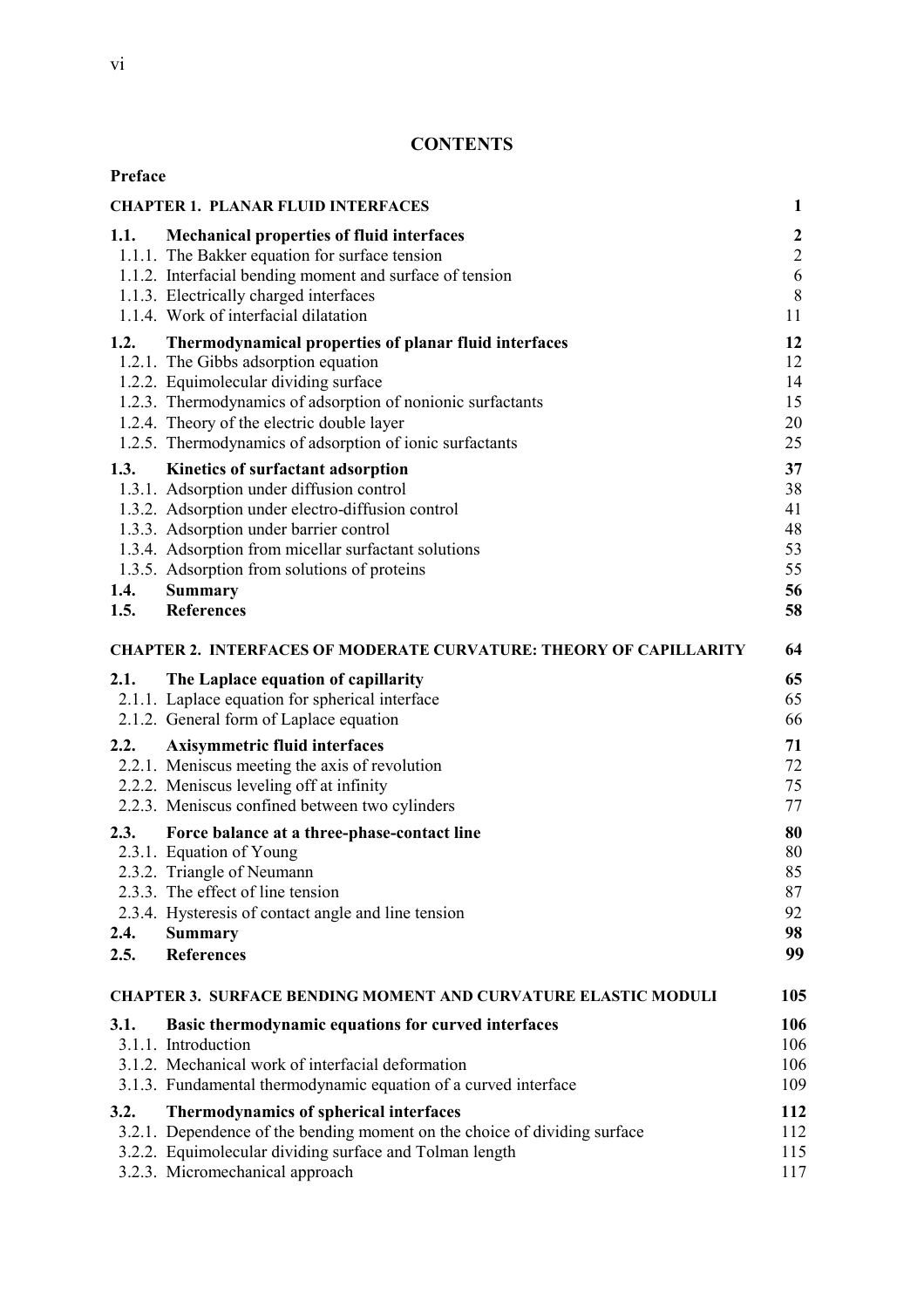| 3.3. | Relations with the molecular theory and the experiment<br>3.3.1. Contributions due to various kinds of interactions | 123<br>123 |
|------|---------------------------------------------------------------------------------------------------------------------|------------|
|      | 3.3.2. Bending moment effects on the interaction between drops in emulsions                                         | 129        |
| 3.4. | <b>Summary</b>                                                                                                      | 132        |
| 3.5. | <b>References</b>                                                                                                   | 133        |
|      | <b>CHAPTER 4. GENERAL CURVED INTERFACES AND BIOMEMBRANES</b>                                                        | 137        |
| 4.1. | Theoretical approaches for description of curved interfaces                                                         | 138        |
| 4.2. | Mechanical approach to arbitrarily curved interfaces                                                                | 140        |
|      | 4.2.1. Analogy with mechanics of three-dimensional continua                                                         | 140        |
|      | 4.2.2. Basic equations from geometry and kinematics of a curved interface                                           | 142        |
|      | 4.2.3. Tensors of the surface stresses and moments                                                                  | 145        |
|      | 4.2.4. Surface balances of the linear and angular momentum                                                          | 147        |
| 4.3. | Connection between the mechanical and thermodynamical approaches                                                    | 151        |
|      | 4.3.1. Generalized Laplace equation derived by minimization of the free energy                                      | 151        |
|      | 4.3.2. Work of deformation: thermodynamical and mechanical expressions                                              | 154        |
|      | 4.3.3. Versions of the generalized Laplace equation                                                                 | 157        |
|      | 4.3.4. Interfacial rheological constitutive relations                                                               | 158        |
| 4.4. | <b>Axisymmetric shapes of biological cells</b>                                                                      | 162        |
|      | 4.4.1. The generalized Laplace equation in parametric form                                                          | 162        |
|      | 4.4.2. Boundary conditions and shape computation                                                                    | 164        |
| 4.5. | Micromechanical expressions for the surface properties                                                              | 168        |
|      | 4.5.1. Surface tensions, moments and curvature elastic moduli                                                       | 168        |
|      | 4.5.2. Tensors of the surface stresses and moments                                                                  | 174        |
| 4.6. | <b>Summary</b>                                                                                                      | 178        |
| 4.7. | <b>References</b>                                                                                                   | 179        |
|      |                                                                                                                     |            |
|      | <b>CHAPTER 5. LIQUID FILMS AND INTERACTIONS BETWEEN PARTICLE AND SURFACE</b>                                        | 183        |
| 5.1. | Mechanical balances and thermodynamic relationships                                                                 | 184        |
|      | 5.1.1. Introduction                                                                                                 | 184        |
|      | 5.1.2. Disjoining pressure and transversal tension                                                                  | 186        |
|      | 5.1.3. Thermodynamics of thin liquid films                                                                          | 191        |
|      | 5.1.4. Derjaguin approximation for films of uneven thickness                                                        | 197        |
| 5.2. | Interactions in thin liquid films                                                                                   | 201        |
|      | 5.2.1. Overview of the types of surface forces                                                                      | 201        |
|      | 5.2.2. Van der Waals surface forces                                                                                 | 203        |
|      | 5.2.3. Long-range hydrophobic surface force                                                                         | 211        |
|      | 5.2.4. Electrostatic surface force                                                                                  | 212        |
|      | 5.2.5. Repulsive hydration force                                                                                    | 216        |
|      | 5.2.6. Ion-correlation surface force                                                                                | 220        |
|      | 5.2.7. Oscillatory structural and depletion forces                                                                  | 224        |
|      | 5.2.8. Steric interaction due to adsorbed molecular chains                                                          | 231        |
|      | 5.2.9. Undulation and protrusion forces                                                                             | 235        |
|      | 5.2.10. Forces due to deformation of liquid drops                                                                   | 237        |
| 5.3. | <b>Summary</b>                                                                                                      | 240        |
| 5.4. | <b>References</b>                                                                                                   | 241        |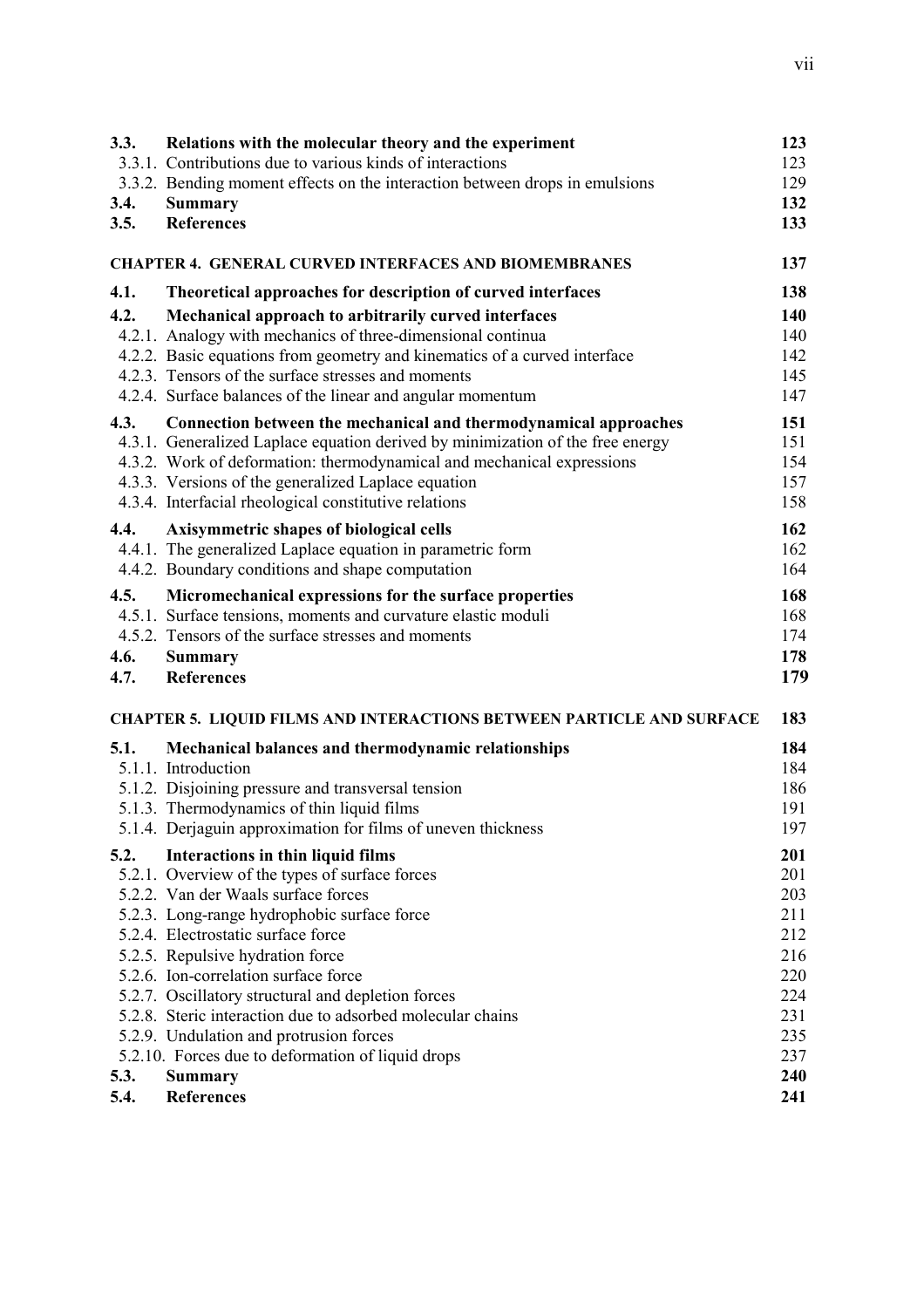| <b>CHAPTER 6. PARTICLES AT INTERFACES:</b>                                   |                                                                                                                                             |            |
|------------------------------------------------------------------------------|---------------------------------------------------------------------------------------------------------------------------------------------|------------|
|                                                                              | DEFORMATIONS AND HYDRODYNAMIC INTERACTIONS                                                                                                  | 248        |
| 6.1.                                                                         | Deformation of fluid particles approaching an interface                                                                                     | 249        |
|                                                                              | 6.1.1. Thermodynamic aspects of particle deformation                                                                                        | 249        |
|                                                                              | 6.1.2. Dependence of the film area on the size of the drop/bubble                                                                           | 254        |
| 6.2.                                                                         | <b>Hydrodynamic interactions</b>                                                                                                            | 258        |
|                                                                              | 6.2.1. Taylor regime of particle approach                                                                                                   | 259        |
|                                                                              | 6.2.2. Inversion thickness for fluid particles                                                                                              | 260        |
|                                                                              | 6.2.3. Reynolds regime of particle approach                                                                                                 | 261        |
|                                                                              | 6.2.4. Transition from Taylor to Reynolds regime                                                                                            | 261        |
|                                                                              | 6.2.5. Fluid particles of completely mobile surfaces (no surfactant)                                                                        | 263        |
|                                                                              | 6.2.6. Fluid particles with partially mobile surfaces (surfactant in continuous phase)<br>6.2.7. Critical thickness of a liquid film        | 264<br>265 |
|                                                                              |                                                                                                                                             |            |
| 6.3.                                                                         | Detachment of oil drops from a solid surface                                                                                                | 268        |
|                                                                              | 6.3.1. Detachment of drops exposed to shear flow<br>6.3.2. Detachment of oil drops protruding from pores                                    | 268<br>276 |
|                                                                              | 6.3.3. Physicochemical factors influencing the detachment of oil drops                                                                      | 280        |
| 6.4.                                                                         | <b>Summary</b>                                                                                                                              | 282        |
| 3.5.                                                                         | <b>References</b>                                                                                                                           | 284        |
|                                                                              |                                                                                                                                             |            |
|                                                                              | <b>CHAPTER 7. LATERAL CAPILLARY FORCES BETWEEN PARTIALLY IMMERSED BODIES 287</b>                                                            |            |
| 7.1.                                                                         | Physical origin of the lateral capillary forces                                                                                             | 288        |
|                                                                              | 7.1.1. Types of capillary forces and related studies                                                                                        | 288        |
|                                                                              | 7.1.2. Linearized Laplace equation for slightly deformed liquid interfaces and films                                                        | 294        |
|                                                                              | 7.1.3. Immersion force: theoretical expression in superposition approximation                                                               | 296        |
|                                                                              | 7.1.4. Measurement of lateral immersion forces                                                                                              | 299        |
|                                                                              | 7.1.5. Energy and force approaches to the lateral capillary interactions                                                                    | 303        |
| 7.2.                                                                         | Shape of the capillary meniscus around two axisymmetric bodies<br>7.2.1. Solution of the linearized Laplace equation in bipolar coordinates | 308<br>308 |
|                                                                              | 7.2.2. Mean capillary elevation of the particle contact line                                                                                | 312        |
|                                                                              | 7.2.3. Expressions for the shape of the contact line                                                                                        | 314        |
|                                                                              |                                                                                                                                             |            |
| 7.3.                                                                         | Energy approach to the lateral capillary interactions<br>7.3.1. Capillary immersion force between two vertical cylinders                    | 316<br>316 |
|                                                                              | 7.3.2. Capillary immersion force between two spherical particles                                                                            | 321        |
|                                                                              | 7.3.3. Capillary immersion force between spherical particle and vertical cylinder                                                           | 327        |
|                                                                              | 7.3.4. Capillary interactions at fixed elevation of the contact line                                                                        | 328        |
| 7.4.                                                                         | Force approach to the lateral capillary interactions                                                                                        | 334        |
|                                                                              | 7.4.1. Capillary immersion force between two cylinders or two spheres                                                                       | 334        |
|                                                                              | 7.4.2. Asymptotic expression for the capillary force between two particles                                                                  | 341        |
|                                                                              | 7.4.3. Capillary immersion force between spherical particle and wall                                                                        | 343        |
| 7.5.                                                                         | <b>Summary</b>                                                                                                                              | 345        |
| 7.6.                                                                         | <b>References</b>                                                                                                                           | 347        |
| 351<br><b>CHAPTER 8. LATERAL CAPILLARY FORCES BETWEEN FLOATING PARTICLES</b> |                                                                                                                                             |            |
| 8.1.                                                                         | Interaction between two floating particles                                                                                                  | 352        |
|                                                                              | 8.1.1. Flotation force: theoretical expression in superposition approximation                                                               | 352        |
|                                                                              | 8.1.2. "Capillary charge" of floating particles                                                                                             | 354        |
|                                                                              | 8.1.3. Comparison between the lateral flotation and immersion forces                                                                        | 356        |
|                                                                              | 8.1.4. More accurate calculation of the capillary interaction energy                                                                        | 358        |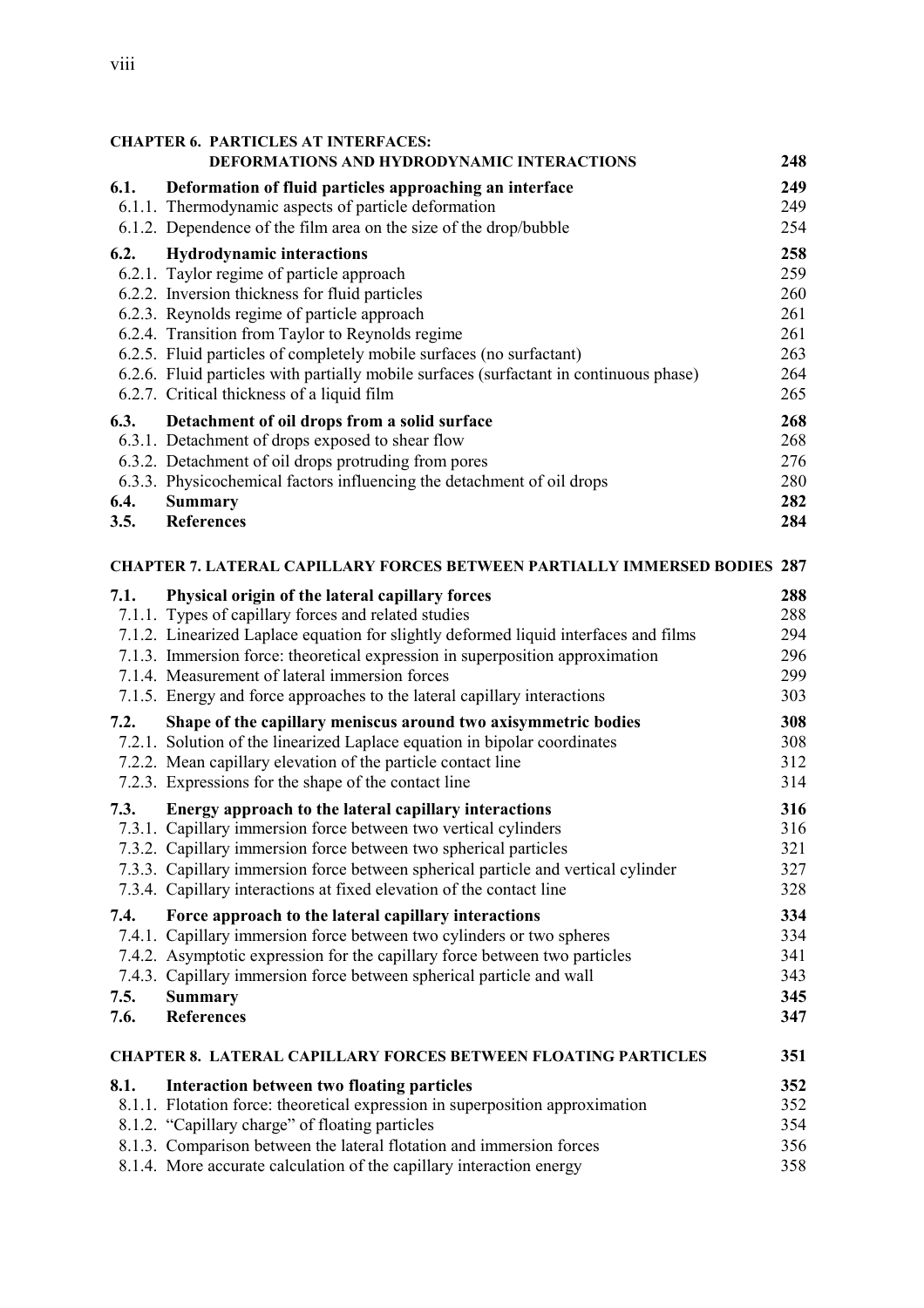|       | 8.1.5. Numerical results and discussion                                            | 361 |
|-------|------------------------------------------------------------------------------------|-----|
| 8.2.  | Particle-wall interaction: capillary image forces                                  | 367 |
|       | 8.2.1. Attractive and repulsive capillary image forces                             | 367 |
|       | 8.2.2. The case of inclined meniscus at the wall                                   | 369 |
|       | 8.2.3. Elevation of the contact line on the surface of the floating particle       | 374 |
|       | 8.2.4. Energy of capillary interaction                                             | 376 |
|       | 8.2.5. Application of the force approach to quantify the particle-wall interaction | 379 |
|       | 8.2.6. Numerical predictions of the theory and discussion                          | 382 |
|       | 8.2.7. Experimental measurements with floating particles                           | 386 |
| 8.3.  | <b>Summary</b>                                                                     | 392 |
| 8.4.  | <b>References</b>                                                                  | 394 |
|       | <b>CHAPTER 9. CAPILLARY FORCES BETWEEN PARTICLES BOUND TO A SPHERICAL</b>          |     |
|       | <b>INTERFACE</b>                                                                   | 396 |
| 9.1.  | Origin of the "capillary charge" in the case of spherical interface                | 397 |
| 9.2.  | Interfacial shape around inclusions in a spherical film                            | 401 |
|       | 9.2.1. Linearization of Laplace equation for small deviations from spherical shape | 401 |
|       | 9.2.2. "Capillary charge" and reference pressure                                   | 404 |
|       | 9.2.3. Introduction of spherical bipolar coordinates                               | 406 |
|       | 9.2.4. Procedure of calculations and numerical results                             | 409 |
| 9.3.  | <b>Calculation of the lateral capillary force</b>                                  | 412 |
|       | 9.3.1. Boundary condition of fixed contact line                                    | 413 |
|       | 9.3.2. Boundary condition of fixed contact angle                                   | 414 |
|       | 9.3.3. Calculation procedure for capillary force between spherical particles       | 417 |
|       | 9.3.4. Numerical results for the force and energy of capillary interaction         | 420 |
| 9.4.  | <b>Summary</b>                                                                     | 422 |
| 9.5.  | <b>References</b>                                                                  | 424 |
|       | <b>CHAPTER 10. MECHANICS OF LIPID MEMBRANES AND INTERACTION</b>                    |     |
|       | <b>BETWEEN INCLUSIONS</b>                                                          | 426 |
| 10.1. | Deformations in a lipid membrane due to the presence of inclusions                 | 427 |
| 10.2. | "Sandwich" model of a lipid bilayer                                                | 430 |
|       | 10.2.1. Definition of the model; stress balances in a lipid bilayer at equilibrium | 430 |
|       | 10.2.2. Stretching mode of deformation and stretching elastic modulus              | 435 |
|       | 10.2.3. Bending mode of deformation and curvature elastic moduli                   | 438 |
| 10.3. | Description of membrane deformations caused by inclusions                          | 444 |
|       | 10.3.1. Squeezing (peristaltic) mode of deformation: rheological model             | 444 |
|       | 10.3.2. Deformations in the hydrocarbon-chain region                               | 446 |
|       | 10.3.3. Deformation of the bilayer surfaces                                        | 447 |
|       | 10.3.4. The generalized Laplace equation for the bilayer surfaces                  | 450 |
|       | 10.3.5. Solution of the equations describing the deformation                       | 452 |
| 10.4. | Lateral interaction between two identical inclusions                               | 454 |
|       | 10.4.1. Direct calculation of the force                                            | 454 |
|       | 10.4.2. The energy approach                                                        | 457 |
| 10.5. | Numerical results for membrane proteins                                            | 460 |
| 10.6. | <b>Summary</b>                                                                     | 463 |
| 10.7. | <b>References</b>                                                                  | 465 |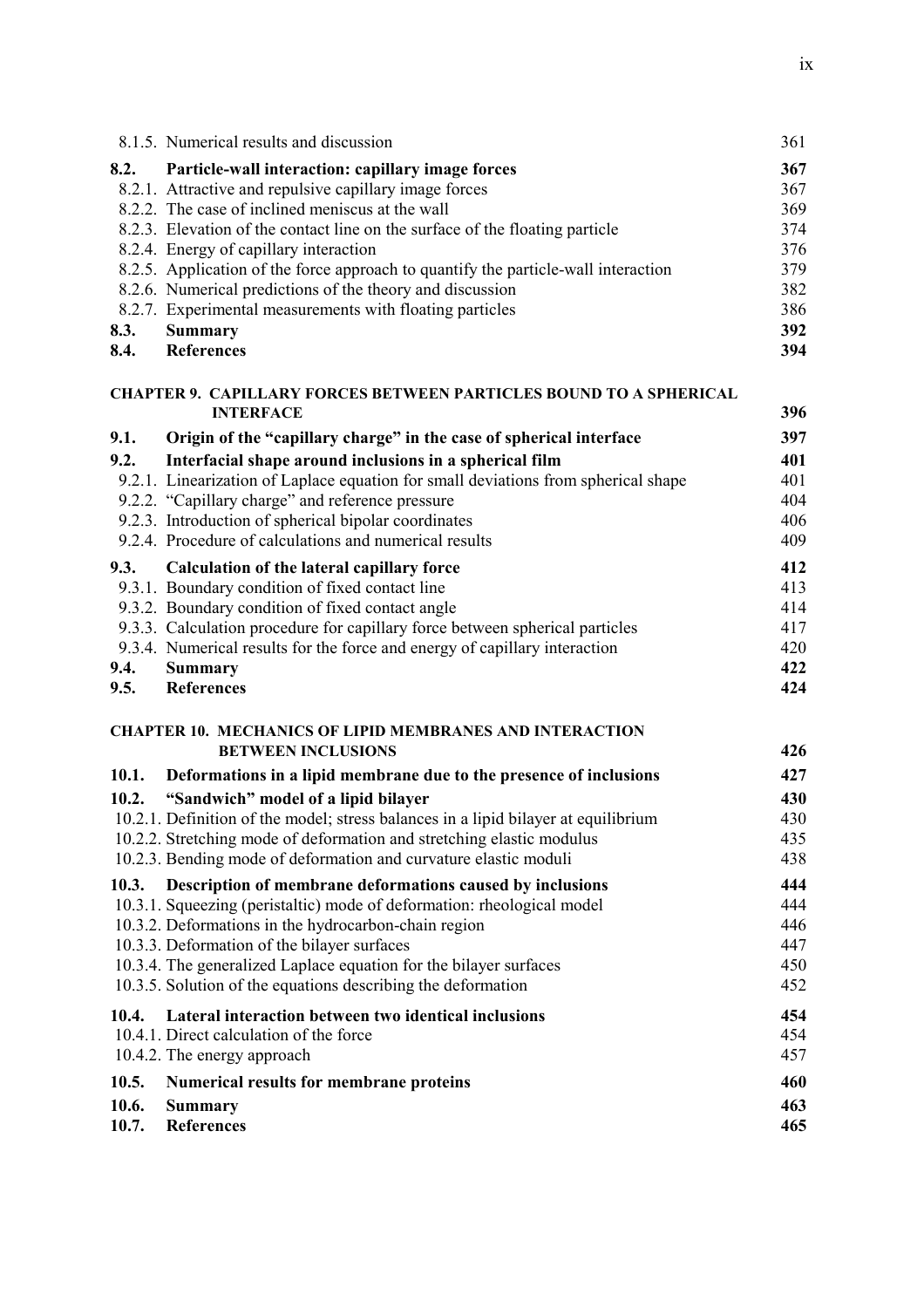| <b>CHAPTER 11. CAPILLARY BRIDGES AND CAPILLARY BRIDGE FORCES</b> |                                                                                           | 469 |
|------------------------------------------------------------------|-------------------------------------------------------------------------------------------|-----|
| 11.1.                                                            | Role of the capillary bridges in various processes and phenomena                          | 470 |
| 11.2.                                                            | Definition and magnitude of the capillary bridge force                                    | 472 |
|                                                                  | 11.2.1. Definition                                                                        | 472 |
|                                                                  | 11.2.2. Capillary bridge in toroid (circle) approximation                                 | 474 |
| 11.3.                                                            | Geometrical and physical properties of capillary bridges                                  | 477 |
|                                                                  | 11.3.1. Types of capillary bridges and expressions for their shape                        | 477 |
|                                                                  | 11.3.2. Relations between the geometrical parameters                                      | 480 |
|                                                                  | 11.3.3. Symmetric nodoid-shaped bridge with neck                                          | 483 |
|                                                                  | 11.3.4. Geometrical and physical limits for the length of a capillary bridge              | 486 |
| 11.4.                                                            | <b>Nucleation of capillary bridges</b>                                                    | 492 |
|                                                                  | 11.4.1. Thermodynamic basis                                                               | 492 |
|                                                                  | 11.4.2. Critical nucleus and equilibrium bridge                                           | 496 |
| 11.5.                                                            | <b>Summary</b>                                                                            | 498 |
| 11.6.                                                            | <b>References</b>                                                                         | 499 |
|                                                                  |                                                                                           |     |
|                                                                  | <b>CHAPTER 12. CAPILLARY FORCES BETWEEN PARTICLES OF IRREGULAR</b><br><b>CONTACT LINE</b> | 503 |
| 12.1.                                                            | Surface corrugations and interaction between two particles                                | 505 |
|                                                                  | 12.1.1. Interfacial deformation due to irregular contact line                             | 505 |
|                                                                  | 12.1.2. Energy and force of capillary interaction                                         | 508 |
| 12.2.                                                            | Elastic properties of particulate adsorption monolayers                                   | 512 |
|                                                                  | 12.2.1. Surface dilatational elasticity                                                   | 513 |
|                                                                  | 12.2.2. Surface shear elasticity                                                          | 514 |
| 12.3.                                                            | <b>Summary</b>                                                                            | 515 |
| 12.4.                                                            | <b>References</b>                                                                         | 516 |
|                                                                  |                                                                                           |     |
|                                                                  | <b>CHAPTER 13. TWO-DIMENSIONAL CRYSTALLIZATION OF PARTICULATES</b><br><b>AND PROTEINS</b> | 517 |
| 13.1.                                                            | Methods for obtaining 2D arrays from microscopic particles                                | 518 |
|                                                                  | 13.1.1. Formation of particle 2D arrays in evaporating liquid films                       | 518 |
|                                                                  | 13.1.2. Particle ordering due to a Kirkwood-Alder type phase transition                   | 522 |
|                                                                  | 13.1.3. Self-assembly of particles floating on a liquid interface                         | 524 |
|                                                                  | 13.1.4. Formation of particle 2D arrays in electric, magnetic and optical fields          | 527 |
|                                                                  | 13.1.5. 2D arrays obtained by adsorption and/or Langmuir-Blodgett method                  | 529 |
| 13.2.                                                            | 2D crystallization of proteins on the surface of mercury                                  | 530 |
|                                                                  | 13.2.1. The mercury trough method                                                         | 530 |

13.2.2. Experimental procedure and results 532